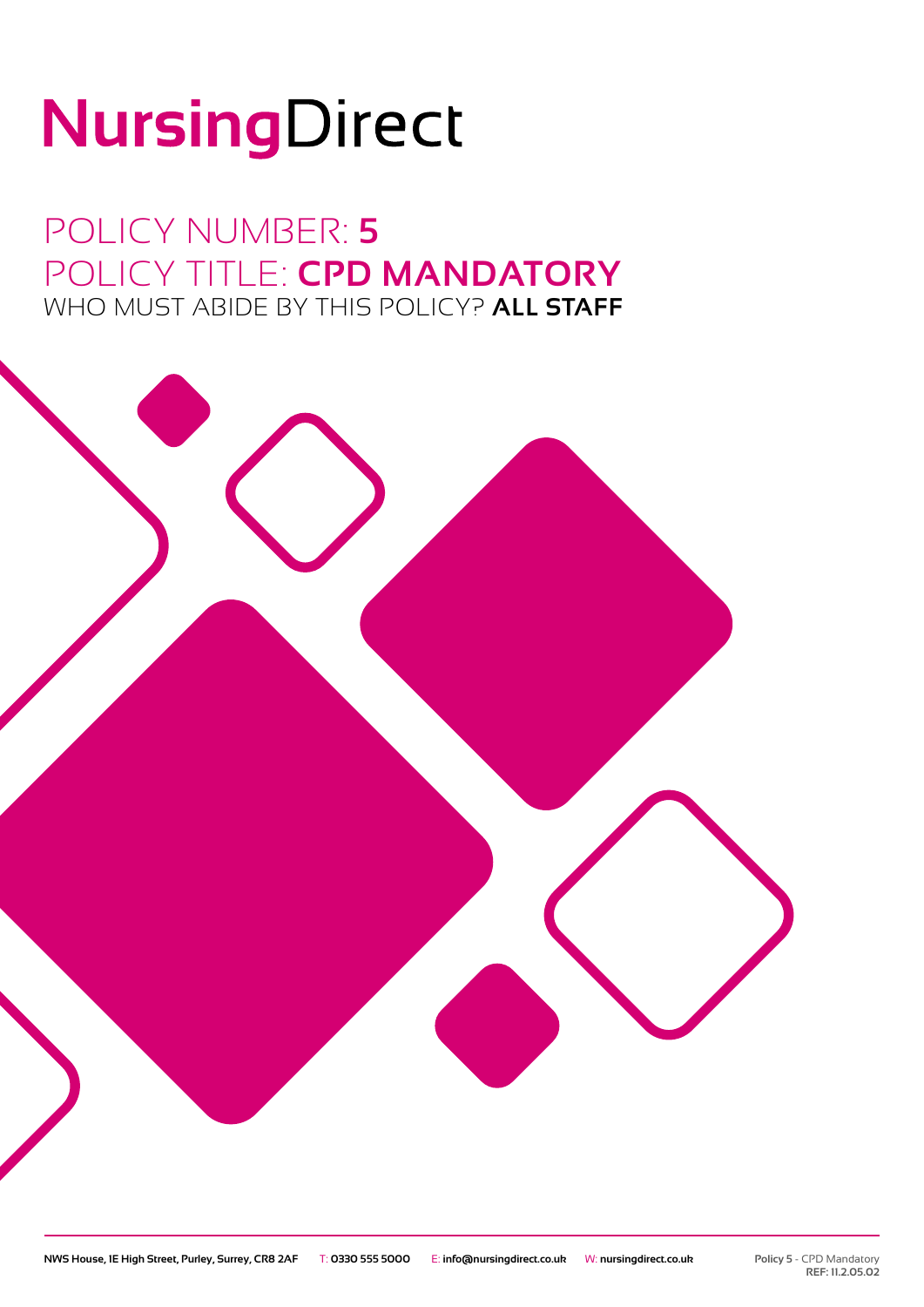### CPD MANDATORY

#### **THE PURPOSE OF THIS POLICY**

• To inform staff about the CPD Mandatory Policy.

The Employment Businesses policy is to provide the highest quality of service to all of its Clients. To provide this quality of service, Nursing Direct recognises that all Agency workers must undergo training and development that equips them to perform their work competently and must provide evidence of that training for Nursing Direct records, maintained by the centralised recruitment and compliance division (Nursing Direct Compliance).

It is Nursing Directs policy that management is responsible for ensuring that Agency workers are provided with access to appropriate education, training and development and Nursing Direct expects Agency workers to reciprocate this commitment by inputting on a regular basis to their own development activity.

In the interests of Patient Safety, all Nursing Direct agency workers should be able to access mandatory training courses and advice regarding additional Continuing Professional Development.

#### **INDUCTION POLICY FOR NEW AGENCY WORKERS**

Nursing Direct ensures the quality of its Agency workers through safe recruitment practices. Following the standard recruitment process and before an agency worker is offered a work placement, he or she is taken through a formal induction process.

#### **CARE CERTIFICATE**

All new care workers will be required to complete the Care Certificate with 12 weeks of starting with Nursing Direct.

#### **INDUCTION TRAINING ENCOMPASSES NURSING DIRECT POLICIES & PROCEDURES**

Policies and procedures relating to all aspects of business operations and standards of service in order to allow Agency workers to carry out their work in a manner which guarantees quality of provision, is safe and that protects the interests of clients at all times.

#### **HEALTH AND IMMUNISATION**

Health screening is updated on an annual basis to confirm fitness to work. Health screening is also updated if you leave the UK for a period of three months or more an NHS Trust or PCT may ask you to undertake a medical examination prior to commencement of a shift. If your health changes between annual updates please advise the Nursing Direct Compliance Team. Agency workers must be aware of HSC 1998/226 'Guidance on the Management of Aids/HIV Infected Health Care Workers and Patient Notification.

#### **AGENCY WORKER HANDBOOK**

Agency workers must be aware of MRSA contact and the need for screening. Further information is in your Nursing Direct Nursing Division Agency Worker Handbook. If you suffer from any of the following you must contact your consultant immediately: vomiting, diarrhoea or a rash.

#### **HEALTH AND SAFETY**

Agency workers must be aware of current Health & Safety legislation (The requirements of the 1974 and 1999 Acts). Check the Health & Safety Policy for each client Reporting of Injuries, Diseases and Dangerous Occurrences Regulations (RIDDOR). Dangerous occurrences and serious, lost time injuries (over 3 days) must be reported to the Health & Safety Executive/ Environmental Health Officer immediately. Controls of Substances Hazardous to Health (COSHH), these regulations were set up to protect individuals working with hazardous substances. These include, blood, chemicals, bleach or any biological/chemical substance that evokes a toxic effect into the body. Further information is in your Nursing Direct Agency Workers Handbook.

#### **MENTAL CAPACITY ACT**

The Mental Capacity Act 2005 provides a statutory framework to empower and protect vulnerable people who are not able to make their own decisions. It makes it clear who can take decisions, in which situations, and how they should go about this. It enables people to plan ahead for a time when they may lose capacity.

#### **WHAT IS THE ACT FOR?**

The Act governs decision-making on behalf of adults who may not be able to make their own decisions. For example because of: a learning disability, an illness such as dementia, mental health problems. It is important that social care providers and other professionals promote awareness of the Act and are aware of their own responsibilities under the Act. The statutory Code of Practice provides additional guidance about how to put the Act into practice. Further information is in your Nursing Direct Agency Worker Handbook.

#### **MANUAL HANDLING**

Each agency worker will be asked to provide evidence of practical Manual Handling training with a certificate from a recognised body or attend a Nursing Direct Manual Handling training day.

Further to the initial training, an annual update must be completed. Check the local Manual Handling Policy with each client, further information can be found in the Nursing Direct Agency Worker handbook.

#### **FIRE**

All agency workers within a location are required to acquaint themselves with instructions and what to do in the event of a fire. Check the fire policy & procedure with each client.

#### **TRAINING**

Each agency worker will receive or is required to participate in annual training in the following:

- Practical Moving & Handling
- Fire Safety Health & Safety including COSHH and RIDDOR
- Practical Adult Basic Life Support (and Paediatric life support if working with children)
- Infection Control POVA (and POCA if working with children)
- Food Hygiene Lone worker,
- Caldicott and Complaints Handling
- Handling Violence & Aggression

#### **PRIVATE NURSING AND HOMECARE - NEW STAFF**

In addition, new private nursing and homecare staff will complete the Skills for Care induction within the first six months of working for Nursing Direct. Any staff already in place will receive the required training in line with client needs.

In addition to the above all Midwives will receive annual training in Resuscitation of the Newborn and Interpretation of Cardiotocograph Traces.

#### **LONE WORKER**

Nursing Direct has a responsibility to do all that is reasonably practicable to ensure the safety of its agency workers. Agency workers also have a responsibility to themselves and their colleagues to ensure that their acts or omissions do not jeopardise the safety of others. Personal safety is of paramount importance at all times, however all healthcare practitioners encounter a degree of risk to themselves whilst undertaking their duties. Please be vigilant while you are on duty, further information can be found in the Nursing Direct Agency Worker handbook. Training is updated annually.